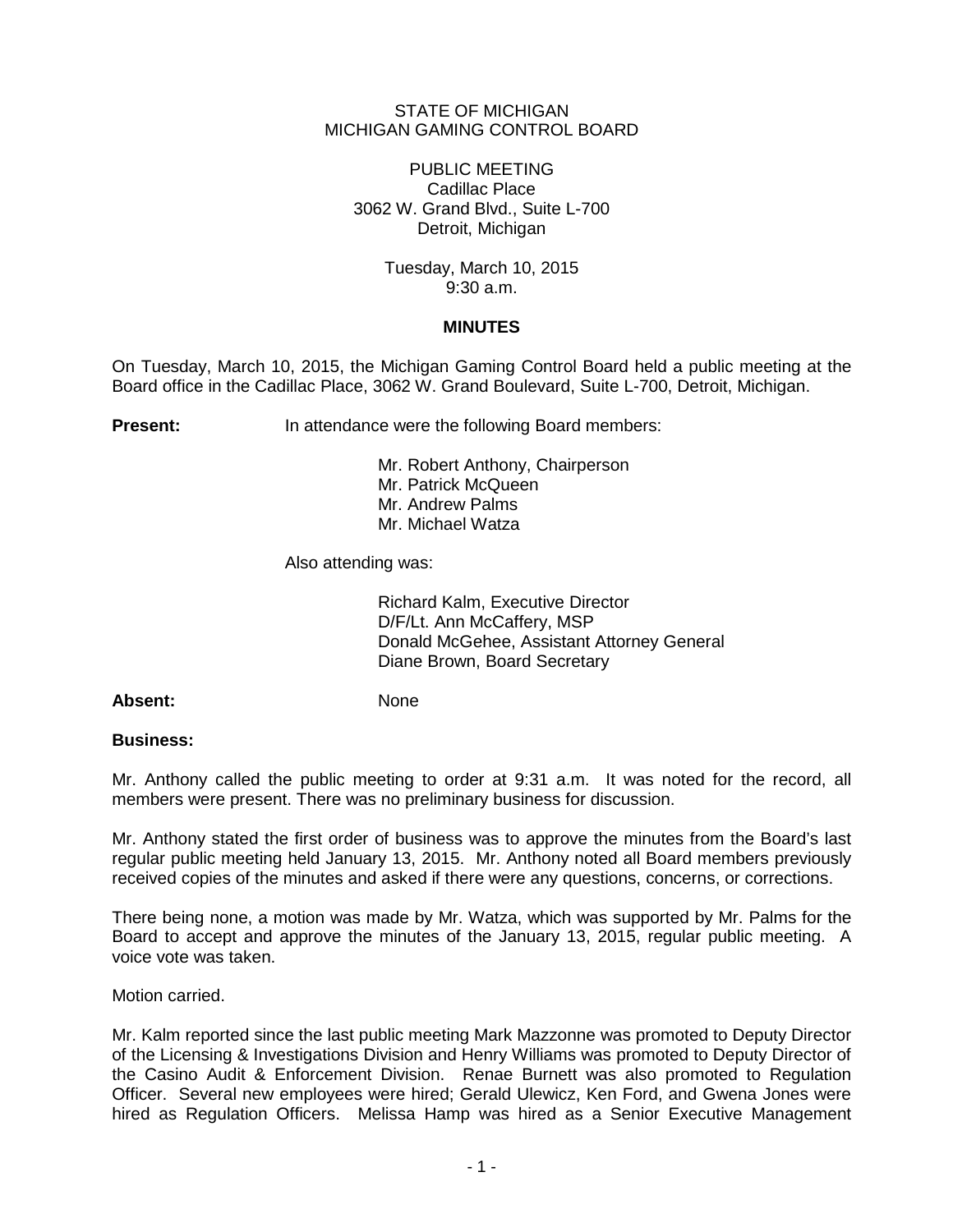Assistant in the Administration & Indian Gaming Division; Catrice Pope was hired as a Departmental Technician in the Enterprise Licensing Section; and Deborah Skoney was hired as a Secretary in the Detroit Administration Section. Clifton Washington and Raj Dharia resigned their positions. There are currently 131 employees and 23 vacant positions. The full Board roster includes the millionaire party enforcement and regulation group.

In regard to the Board's budget, as of February 28, 2015, total expenditures were \$8,967,656 leaving an unexpended balance of \$18,213,144 in appropriated funding for fiscal year 2015; which includes funds for anticipated expenditures to the Attorney General's Office and the Michigan State Police.

Mr. Kalm next reported aggregate revenue for the three Detroit casinos for the month ending January 31, 2015, was up 15.6% compared to January 2014. Revenue was down 6.0% compared to December 2014. Year-to-date through January 31, 2015, aggregate revenue was up 15.6% compared to the same period last year. Revenue for MGM was up 12.1% to \$46.2 million, MotorCity revenue was up 20% to \$38.1 million, and Greektown revenue was up 15.7% to \$26.7 million when compared to January 2014.

Gaming taxes for the three Detroit casinos for the month ending January 31, 2015, were \$9 million, compared to \$7.8 million for the same period last year.

Mr. Kalm next reported aggregate revenue for the three Detroit casinos for the month ending February 28, 2015, was up 3.5% compared to February 2014. Revenue was up 3.12% compared to January 2015. Year-to-date through February 2015, aggregate revenue was up 9.1% compared to the same period last year.

For the three month period ending February 28, 2015, aggregate revenue for the three Detroit casinos was up 9.5% when compared to the same period last year.

In regard to supplier licensing and vendor registration, Mr. Kalm advised the Board as of February 28, 2015, 840 active vendor exemptions were registered. Vendors with exemptions are authorized to conduct business with the three Detroit casinos without having to go through the full licensure requirement. As of February 28, 2015, 433 casino supplier companies were granted exemptions from supplier licensing requirements. As of February 28, 2015, there was a total of 18 active temporary nongaming-related and three active temporary gaming-related supplier licenses in effect. In addition, there are 112 annual supplier licenses in effect.

In regard to occupational licensing, Mr. Kalm advised the Board as of February 28, 2015, the Board's Employee Licensing section issued a total of 2,187 occupational licenses to MGM employees; 1,770 occupational licenses to MotorCity employees; and 1,510 occupational licenses to Greektown employees. In addition, through the month of February 2015, 1,649 employees of various licensed casino suppliers have been granted occupational licenses. There are currently 54 temporary occupational licenses issued.

Mr. Kalm advised the Board since the January meeting; the required background investigations for 169 pending Level 1 and 2 occupational licenses have been completed. Pursuant to Board Resolution No. 2002-02, Mr. Kalm previously approved 426 renewal requests and 76 Level 3 requests on behalf of the Board.

Mr. Kalm reported on Michigan State Police (MSP) Board-related activity. It was noted MSP has several vacancies.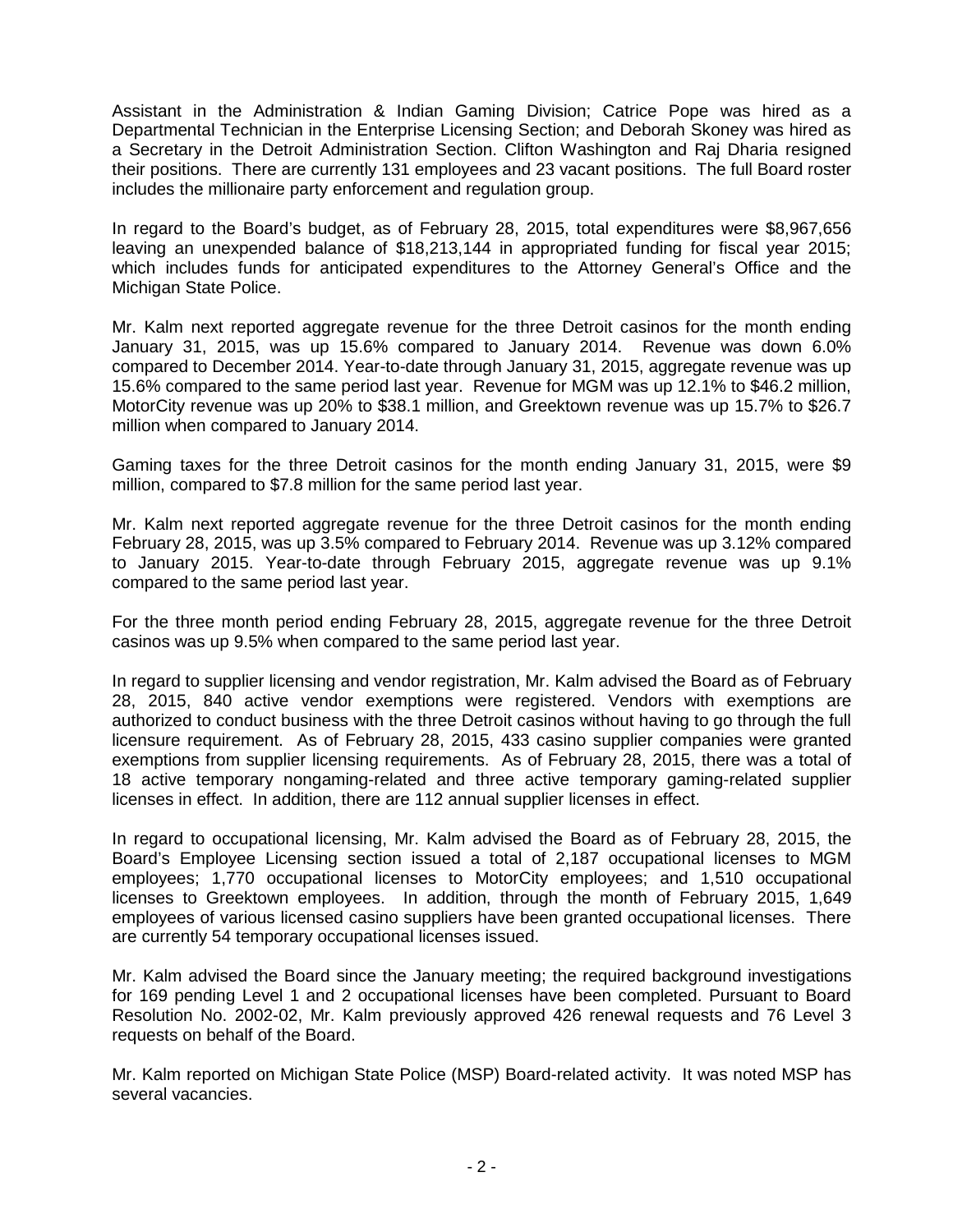Concluding his report, Mr. Kalm informed the Board of several noted MSP activities for the months of January and February which were not available in the public forum but for Board information only.

Next, the Board considered for approval, the recommendations of the Executive Director and the Licensing & Regulation Division's staff regarding the 169 Level 1 and 2 occupational license applications.

There being no questions from Board members, it was moved by Mr. Watza and supported by Mr. Palms that the Board enter an Order accepting and adopting the recommendations of the Executive Director and the Licensing & Regulation Division's staff for the pending Level 1 and 2 occupational license applications. A voice vote was taken.

## Motion carried.

The next agenda item was consideration of the pending supplier license applications of Mercury Fulfillment Systems, Inc. d/b/a Mercury Promotions & Fulfillment.

There were no questions from Board members. A motion was made by Mr. Watza and supported by Mr. Palms that the Board enter Orders finding and concluding the applicants are eligible and suitable for licensure and accordingly, grant the requests. A voice vote was taken.

## Motion carried.

Next agenda item was consideration of the pending supplier license renewal applications of Bally Gaming, Inc., d/b/a Bally Technologies; Basement Beats, LLC; Chef Source, Inc.; Comsource, Inc.; Contract Design Group, Inc.; Data Financial, Incorporated; Eagle Star, Inc.; House Advantage, LLC; KLP Specialty Food, Inc. d/b/a Empire Packing Company; Motor City Electric Co.; SMS Staffing Solutions, Inc.; Tepel Brothers Printing, Inc.; and Tre Builders, LLC.

There being no questions from Board members, Mr. McQueen made a motion which was supported by Mr. Palms that the Board enter Orders finding the above-listed suppliers and their qualifiers eligible and suitable for license renewal and, accordingly, grant the requests for a new one-year period. Mr. Watza abstained from the vote with regard to Motor City Electric Co. due to his firm's representation of Motor City Electric on matters unrelated to its supplier license. A voice vote was taken.

#### Motion carried.

Next on the agenda was to consider the request for withdrawal of the supplier license application of Don Coleman Advertising, Inc. d/b/a Globalhue.

There being no questions from Board members, a motion was made by Mr. Palms and supported by Mr. Watza that the Board enter an Order granting the request. A voice vote was taken.

#### Motion carried.

Next on the agenda was to consider the Acknowledgement of Violation (AOV) of supplier licensee, RAM Construction Services of Michigan, Inc. Assistant Attorney General Thomas Nafso summarized the violation for the Board wherein RAM Construction completed a Transfer of Interest without prior authorization from the Board.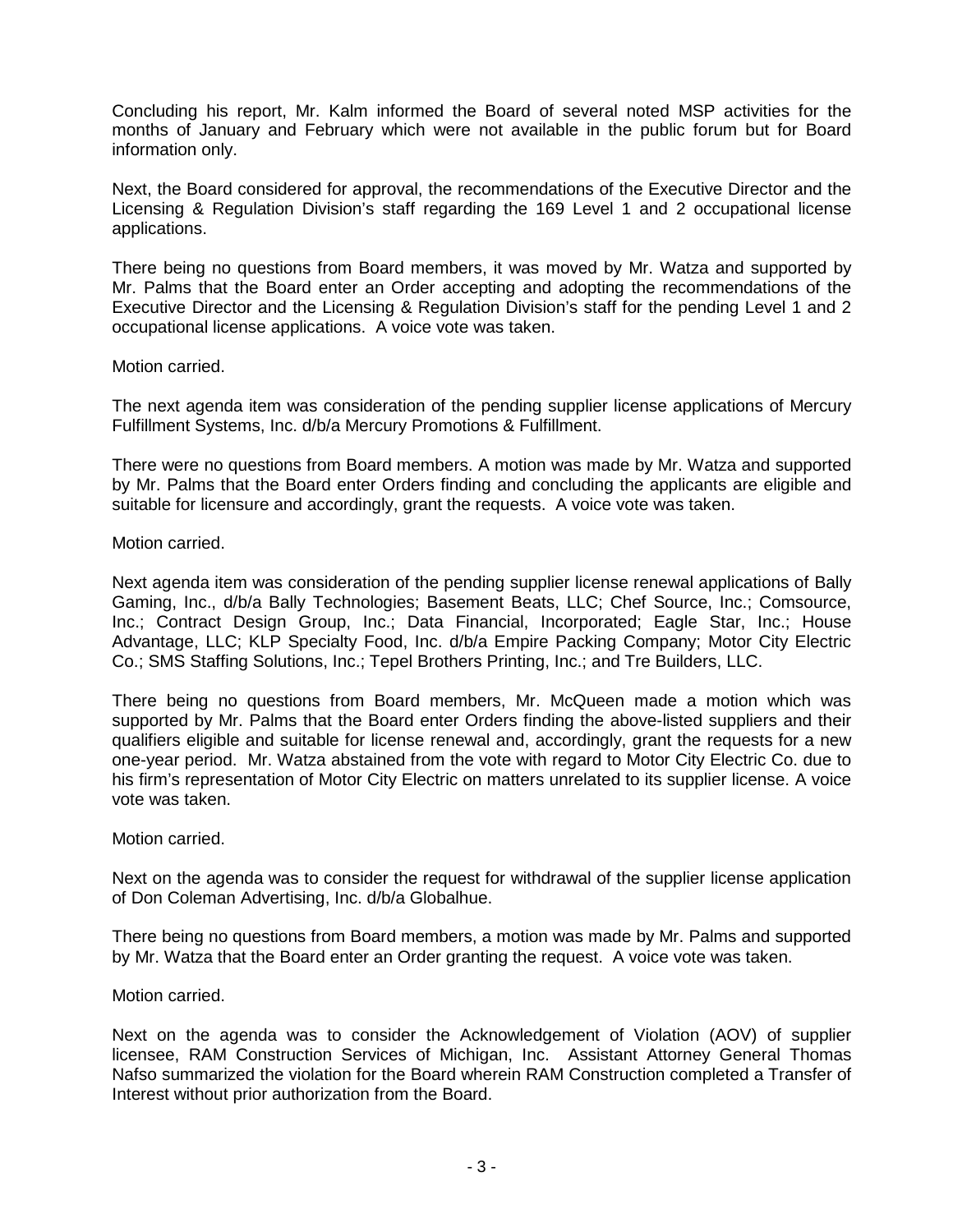There being no questions from Board Members, Mr. Watza put forth a motion to accept the Acknowledgement of Violation as proposed which was supported by Mr. Palms. A voice vote was taken.

Motion carried.

The next agenda item was to consider the Executive Director's Report and Licensing & Investigations Division's recommendation regarding the pending Transfer of Interest of RAM Construction Services of Michigan, Inc.

Board members did not have any questions. A motion was made by Mr. McQueen and supported by Mr. Watza that the Board approve the proposed transfer. A voice vote was taken.

## Motion carried.

Next was the consideration of the suitability of Thomas Richard Szabo as a new key person of supplier licensee RAM Construction Services of Michigan, Inc. There being no questions from Board members it was moved by Mr. Palms and supported by Mr. Watza that the Board enter an Order finding and concluding Mr. Szabo is suitable as a new key person of RAM Construction Services of Michigan, Inc. A voice vote was taken.

## Motion carried.

The next agenda item was to consider the Executive Director's Reports and Licensing & Investigations Division's recommendations regarding the pending Transfers of Interest of Allied-Eagle Supply Company, LLC; RAM Construction Services of Michigan, Inc.; and Tre Builders, LLC.

Board members did not have any questions. A motion was made by Mr. Watza and supported by Mr. Palms that the Board approve the proposed transfers. A voice vote was taken.

# Motion carried.

The final two items on the agenda were the acceptance of Acknowledgments of Violation of supplier licensees Bally Gaming, Inc. d/b/a Bally Technologies, and MIG East, LLC. Mr. Nafso of the Attorney General's office outlined the facts of each of these violations. Bally's violation involved the shipment of 41 devices with unapproved firmware to Greektown Casino. Mr. Fries addressed the Board on behalf of Bally's stating he acknowledged the facts of the violation as outlined by Mr. Nafso. There were no questions from Board members. A motion was made by Mr. Palms and supported by Mr. Watza that the Board accept the Acknowledgment of Violation as written. A voice vote was taken.

MIG East's violation involved exceeding Resolution thresholds. Mr. Waddell addressed the Board as the representative of MIG East. Mr. Waddell acknowledged the violation and the settlement agreement as described by Mr. Nafso. Mr. Anthony asked Mr. Kalm whether Resolution 2015-01, which was approved in January 2015, would alleviate similar issues in the future. Mr. Kalm affirmed this but also stipulated it is the responsibility of the casinos, contractors, and subcontractors, to maintain a dialog regarding threshold limitations. There being no other questions from Board members, a motion was put forth by Mr. Watza and supported by Mr. Palms that the Board accept the Acknowledgement of Violation as written. A voice vote was taken.